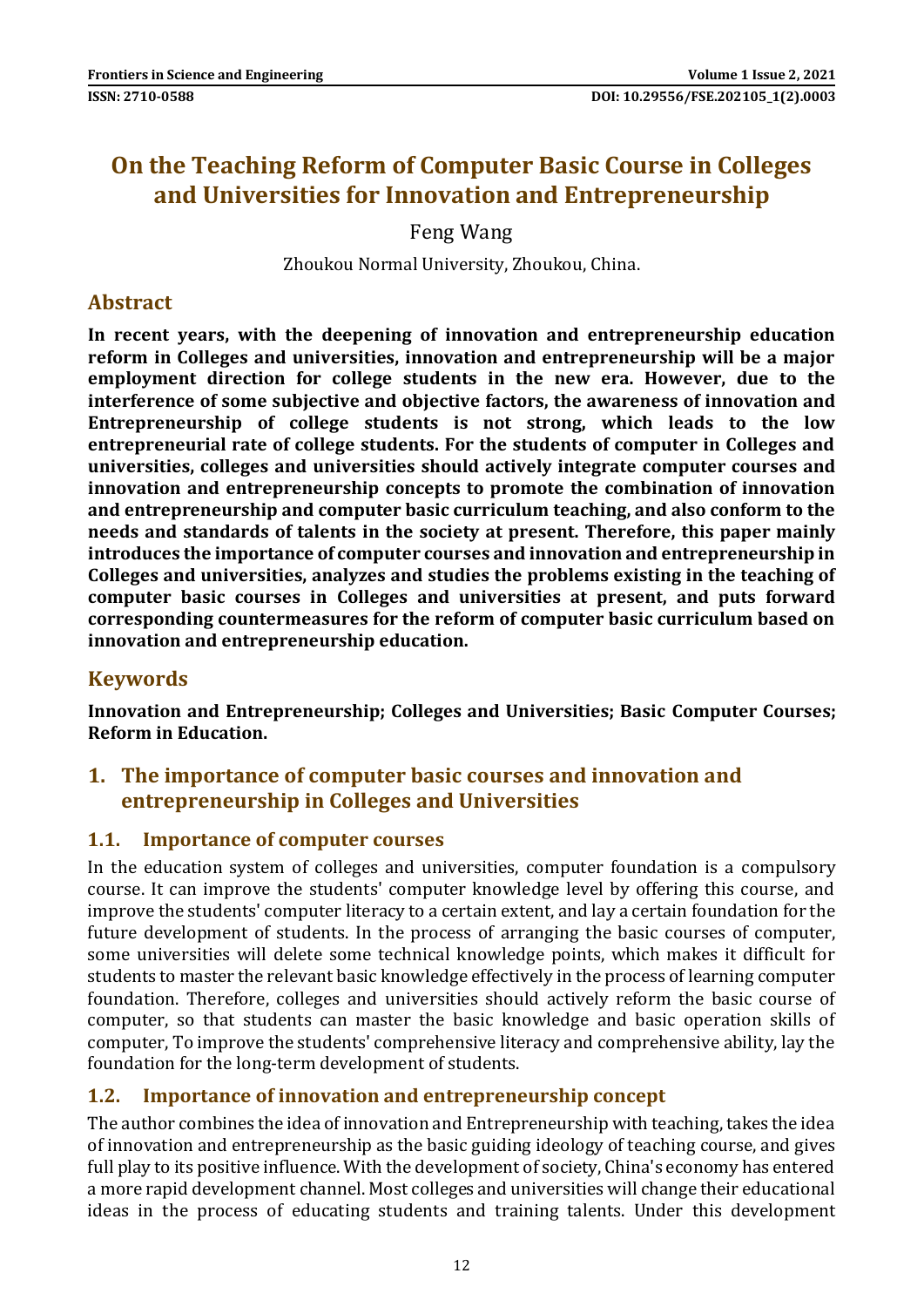background, the idea of innovation and entrepreneurship has been gradually applied in the education reform of colleges and universities. It not only clarifies the direction of education reform, but also plays a certain role in helping the cultivation of comprehensive talents. Since the integration of innovation and entrepreneurship concept and teaching is still in the initial stage, colleges and universities should pay attention to their role, actively integrate them with teaching, ensure the scientific, effective and reasonable teaching reform, and promote the improvement of talent training quality.

# **2. Current situation of computer basic course teaching**

#### **2.1. Teachers' thoughts are not unified**

For the education and teaching of colleges and universities, one of the key components is the teachers' team, which not only plays a crucial role in the running of colleges and universities, but also plays a key role in the development of students. At present, some colleges and universities' teachers still cannot meet the teaching needs and standards, some teachers' professional quality and professional level are difficult to meet the requirements of teaching. Some teachers have not enough teaching experience and have certain differences in professional literacy. Therefore, the understanding of innovation and entrepreneurship thinking is also very different, and lack of unity in ideology.

# **2.2. Teaching method is too backward**

Most computer teachers still use traditional teaching methods to teach students. In traditional teaching, teachers teach students knowledge in instillation mode, while students can only passively accept knowledge. Under such teaching mode, students can not play their own innovative characteristics and personality [2]. The activity of teaching classroom can not be improved, and at the same time, the students can not improve the activity of teaching class, Because of the boring and boring computer basic knowledge, students' learning enthusiasm and initiative are low, their interest in learning is not strong, and they will not be able to exercise their thinking ability and logical flexibility effectively, and finally can not achieve the expected teaching effect,

#### **2.3. Single teaching evaluation method**

At present, most colleges and universities evaluate and evaluate students by taking the final examination paper performance and ordinary performance as the standard. This kind of assessment method has certain singleness, which will cause some difficult problems in curriculum teaching, and it is very unfavorable to cultivate students' practical ability and innovative thinking. Therefore, in the process of teaching reform, colleges and universities should pay attention to the teaching evaluation methods and actively explore more efficient evaluation methods.

# **2.4. The atmosphere of innovation and entrepreneurship is not strong**

Because most colleges and universities do not integrate innovative and entrepreneurial thinking into teaching mode, so the propaganda and education of this thinking are not much, which makes it difficult for most college students to understand innovation and entrepreneurship in depth, comprehensively and correctly. At present, even though some universities have already understood the role and importance of the concept of innovation and entrepreneurship, it is only to promote and educate the concept in the pre job training of students [3], which is not integrated with teaching work. In this case, most teachers are difficult to grasp the value of innovation and entrepreneurship concept correctly, which leads to the lack of rationality in teaching planning. In this case, in the process of teachers' teaching to students, the atmosphere of innovation and entrepreneurship is not strong, which leads to the majority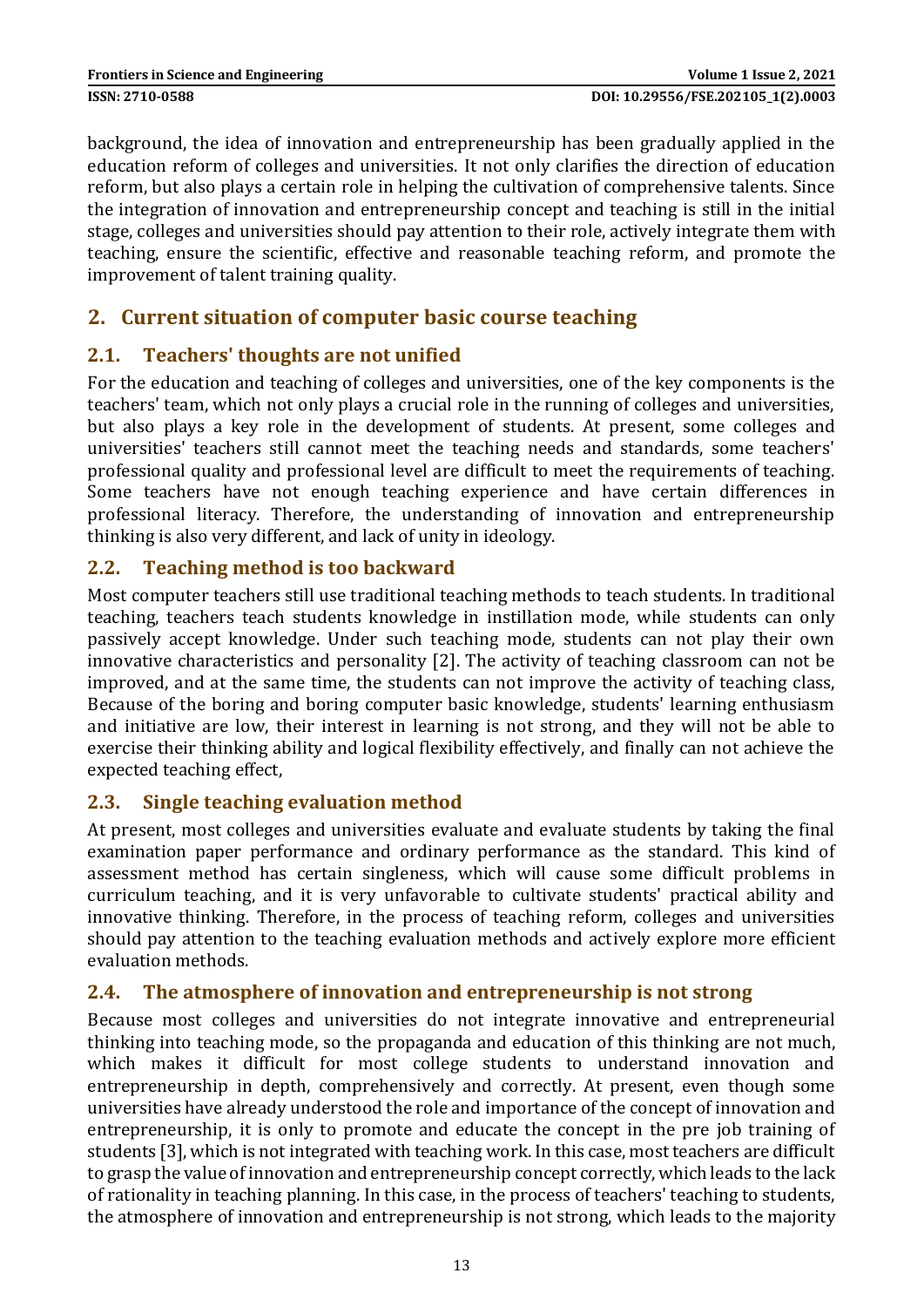of students unable to clarify the concept and function of innovation and entrepreneurship, and ultimately leads to the low entrepreneurial rate of college students.

# **3. The reform measures of computer basic curriculum based on innovation and Entrepreneurship Education**

#### **3.1. Clear the course objectives**

In order to make the teaching goal and the innovation and entrepreneurship idea integrate, the computer teachers in Colleges and universities should actively innovate the teaching objectives of computer courses, and realize the organic integration of teaching and innovation entrepreneurship ideas in this way. Computer teachers can actively open or simulate corresponding teaching activities, so that students can cultivate their own computer literacy, enrich their computer knowledge and form a good sense of innovation and entrepreneurship, so as to cultivate higher level and high-quality "innovation and entrepreneurship" talents for the society. In the information age, through the teaching of computer basic courses for college students, students can not only learn to use the Internet to collect and integrate more information resources [4], but also cultivate students' ability to use computers, and let students learn to use computers in their future work and life to solve corresponding problems, It is in line with the demand and standards of new talents in relevant fields and industries. In this process, students learn to analyze e-commerce business opportunities, so that students' entrepreneurial awareness can be effectively stimulated, thus accumulating certain experience for students' future entrepreneurship.

#### **3.2. Innovative teaching methods**

According to the requirements of the current society for the cultivation of computer talents, computer teachers in Colleges and universities should actively innovate teaching methods and actively use modern new teaching methods to carry out teaching for students, such as micro class teaching, flipped classroom and MOOCS. In this way, students can have a further understanding of innovation and entrepreneurship, and ensure the computer learning effect of students, In this process, students will gradually form the awareness of innovation and entrepreneurship. In the teaching process, computer teachers can actively encourage students to study themselves, and cultivate their professional consciousness and professional literacy in such a way. Meanwhile, in order to stimulate the students' enthusiasm for innovation and entrepreneurship, when arranging and designing the contents of computer basic courses, computer teachers in Colleges and universities should actively investigate the actual needs and dynamic changes of the requirements of the market economy, and take "innovation and innovation" as the breakthrough point of the course, and pay attention to the coherence and connection before and after. Actively set up relevant technical knowledge and experience sharing links of successful entrepreneurs, and use more efficient methods to explain relevant technical knowledge points for students, so as to effectively cultivate students' awareness of innovation and entrepreneurship and thinking.

#### **3.3. Strengthen the construction of teachers team**

Colleges and universities should attach importance to the recruitment of high-quality talents, actively improve and expand the Faculty of the school, invite the professionals in the professional field to carry out innovation and entrepreneurship education and training activities or related lectures and seminars, and guide the new and old teachers to actively participate in the training activities or lectures related to innovation and entrepreneurship, and strengthen the teachers' awareness of innovation and entrepreneurship in this way, Enhance the level of innovation and Entrepreneurship of teachers. In addition, teachers can also actively provide teachers with opportunities to study abroad to improve their professional knowledge